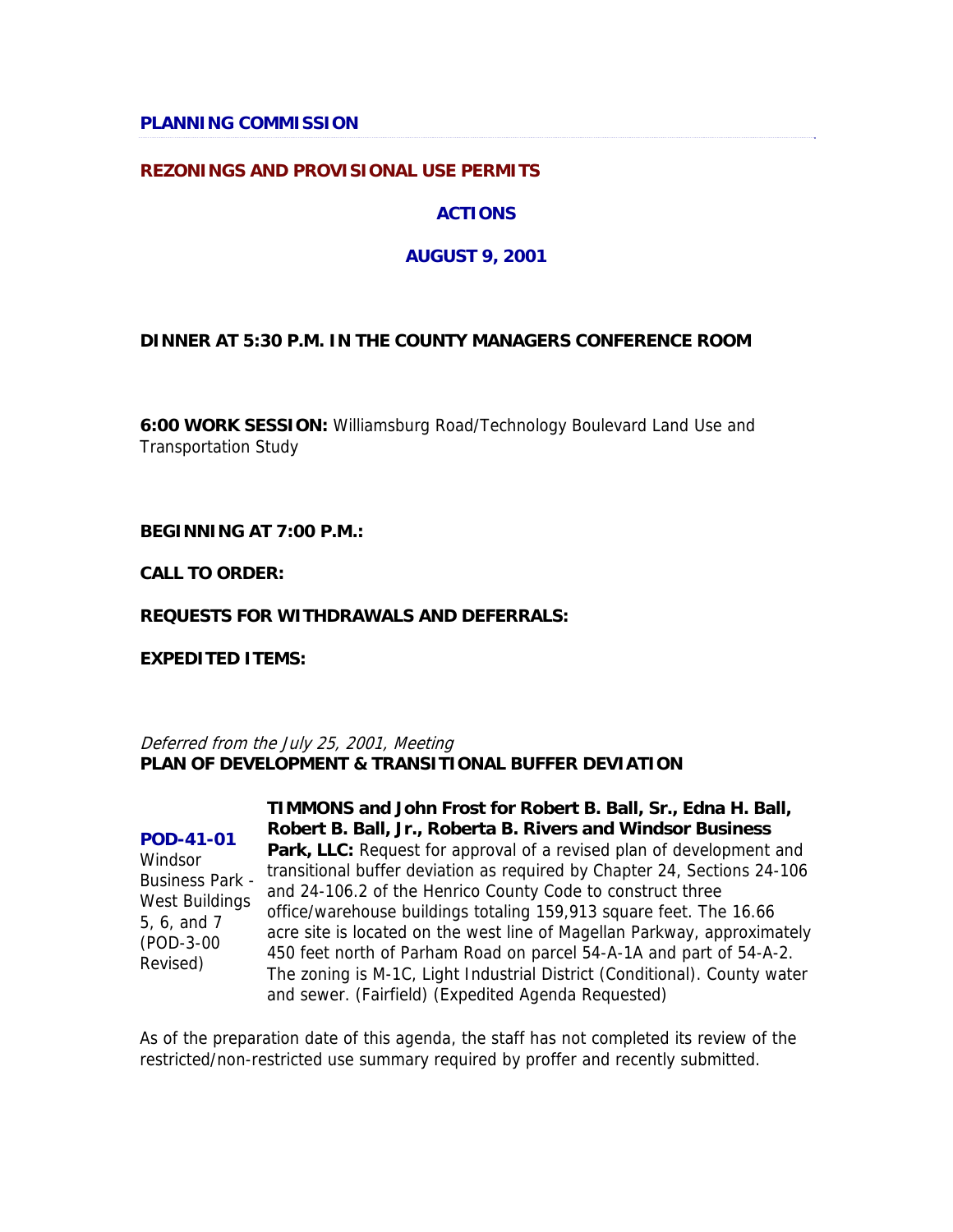The staff recommendation will be made at the meeting. Should the Commission act on this request, in addition to the standard conditions for developments of this type, the following additional conditions are recommended:

23. The developer shall provide fire hydrants as required by the Department of Public Utilities and Division of Fire.

24.The proffers approved as a part of zoning case C-90C-87 shall be incorporated in this approval.

25. The certification of building permits, occupancy permits and change of occupancy permits for individual units shall be based on the number of parking spaces required for the proposed uses and the amount of parking available according to approved plans. 26. Any necessary off-site drainage and/or water and sewer easements must be obtained in a form acceptable to the County Attorney prior to final approval of the construction plans.

27. Deviations from County standards for pavement, curb or curb and gutter design shall be approved by the County Engineer prior to final approval of the construction plans by the Department of Public Works.

28. Insurance Services Office (ISO) calculations must be included with the plans and approved by the Department of Public Utilities prior to the issuance of a building permit. 29. The master plan and summary table required by proffers for this project shall be updated with each request for POD approval. The summary table at a minimum, shall include site coverage percentages, gross square footage of all buildings, and percentages of restricted uses.

30. Prior to landscape plan approval, the developer shall provide a sight line plan, which would provide details of the berms and walls necessary for the screening of all loading dock facilities. Further, with the construction of future phases, any remedial screening necessary to meet proffer No. 8 shall be completed by the property owner.

31. A second point of access to a public road shall be provided in a manner acceptable to the Traffic Engineer, prior to issuance of a certificate of occupancy for building No. 5 and/or building No. 7.

32. Provide dumpster details on construction plans.

## **(Staff Report by Ted McGarry)**

## **ACTION: Approved**

### Deferred to from the July 25, 2001, Meeting **PLAN OF DEVELOPMENT & TRANSITIONAL BUFFER DEVIATION**

**POD-53-01** Parham Place II Request for approval of a plan of development and transitional buffer - E. Parham Road the Henrico County Code to construct a one-story, 28,800 square foot (POD-150-86, POD-75-99 and on the north line of E. Parham Road approximately 1,050 feet east of **Balzer & Associates, Inc. for Parham Place II Associates LLC:** deviation as required by Chapter 24, Sections 24-106 and 24-106.2 of office building. The 3.94 acre site is located at 1920 East Parham Road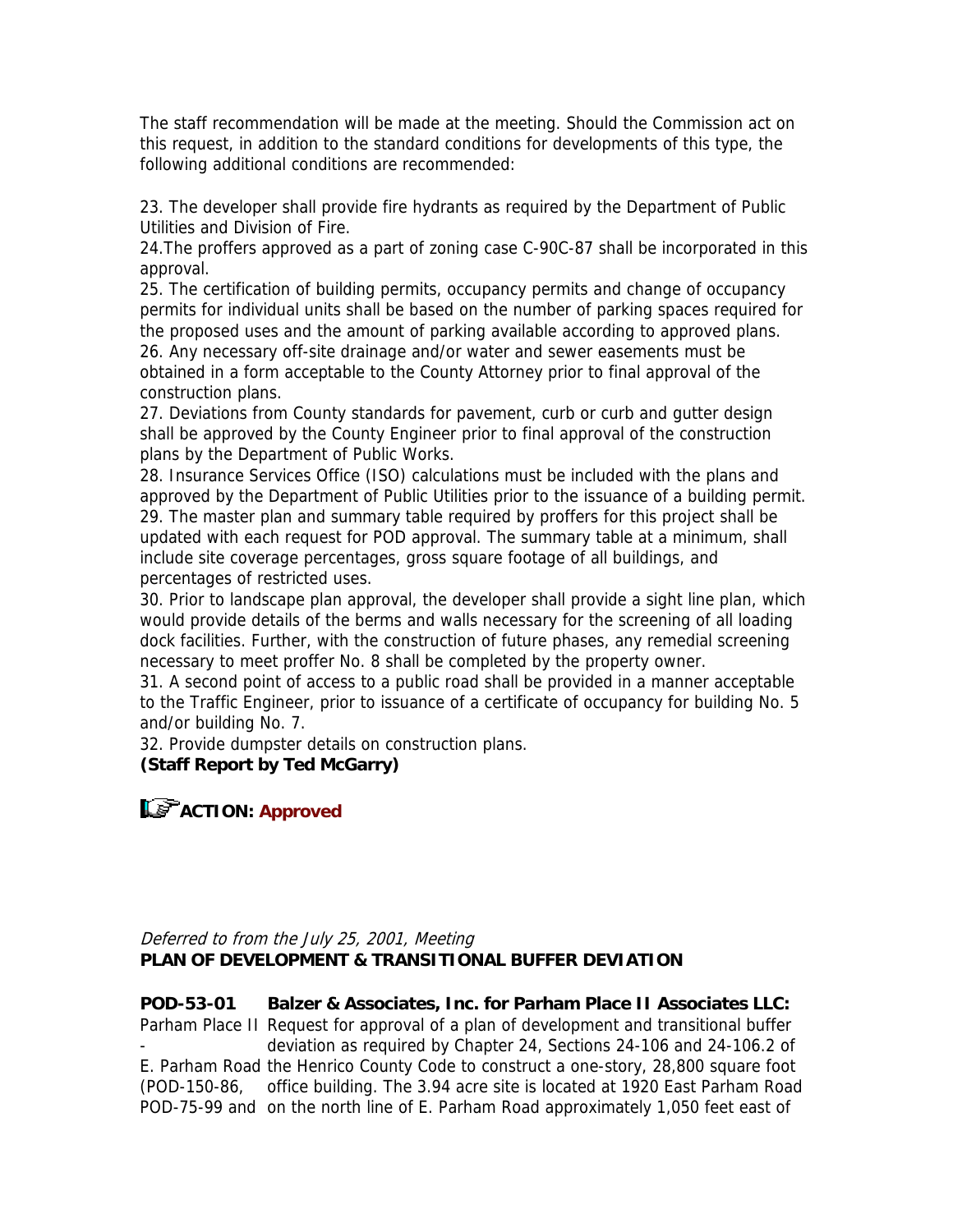| POD-85-00 | Lydell Drive on parcel 52-A-5C and part of 5. The zoning is O-2C, Office |
|-----------|--------------------------------------------------------------------------|
| Revised)  | District (Conditional) and R-3, One-Family Residence District. County    |
|           | water and sewer. (Fairfield) (Expedited Agenda Requested)                |

The transitional buffer deviation is for relocation of the required 10' transitional buffer from the middle of the site to the edge of the site, adjacent to Brookland Middle School. Staff recommends approval of the plan, subject to the annotations on the plan, the standard conditions for developments of this type, and the following additional conditions:

23.The easements for drainage and utilities as shown on approved plans shall be granted to the County in a form acceptable to the County Attorney prior to any occupancy permits being issued. The easement plats and any other required information shall be submitted to the County Real Property Agent at least sixty (60) days prior to requesting occupancy permits.

24. The developer shall provide fire hydrants as required by the Department of Public Utilities and Division of Fire.

25. The proffers approved as a part of zoning case C-113C-85 shall be incorporated in this approval.

26. The certification of building permits, occupancy permits and change of occupancy permits for individual units shall be based on the number of parking spaces required for the proposed uses and the amount of parking available according to approved plans. 27. Any necessary off-site drainage and/or water and sewer easements must be obtained in a form acceptable to the County Attorney prior to final approval of the construction plans.

28. Deviations from County standards for pavement, curb or curb and gutter design shall be approved by the County Engineer prior to final approval of the construction plans by the Department of Public Works.

29. Insurance Services Office (ISO) calculations must be included with the plans and approved by the Department of Public Utilities prior to the issuance of a building permit. 30. Evidence of a joint ingress/egress and maintenance agreement must be submitted to the Planning Office and approved prior to issuance of a certificate of occupancy for this development.

### **(Staff Report by Leslie News)**

**ACTION: Approved** 

### **TUCKAHOE:**

Deferred from the July 12, 2001 Meeting: **C-26C-01 James W. Theobald for Tascon, LLC:** Request to conditionally rezone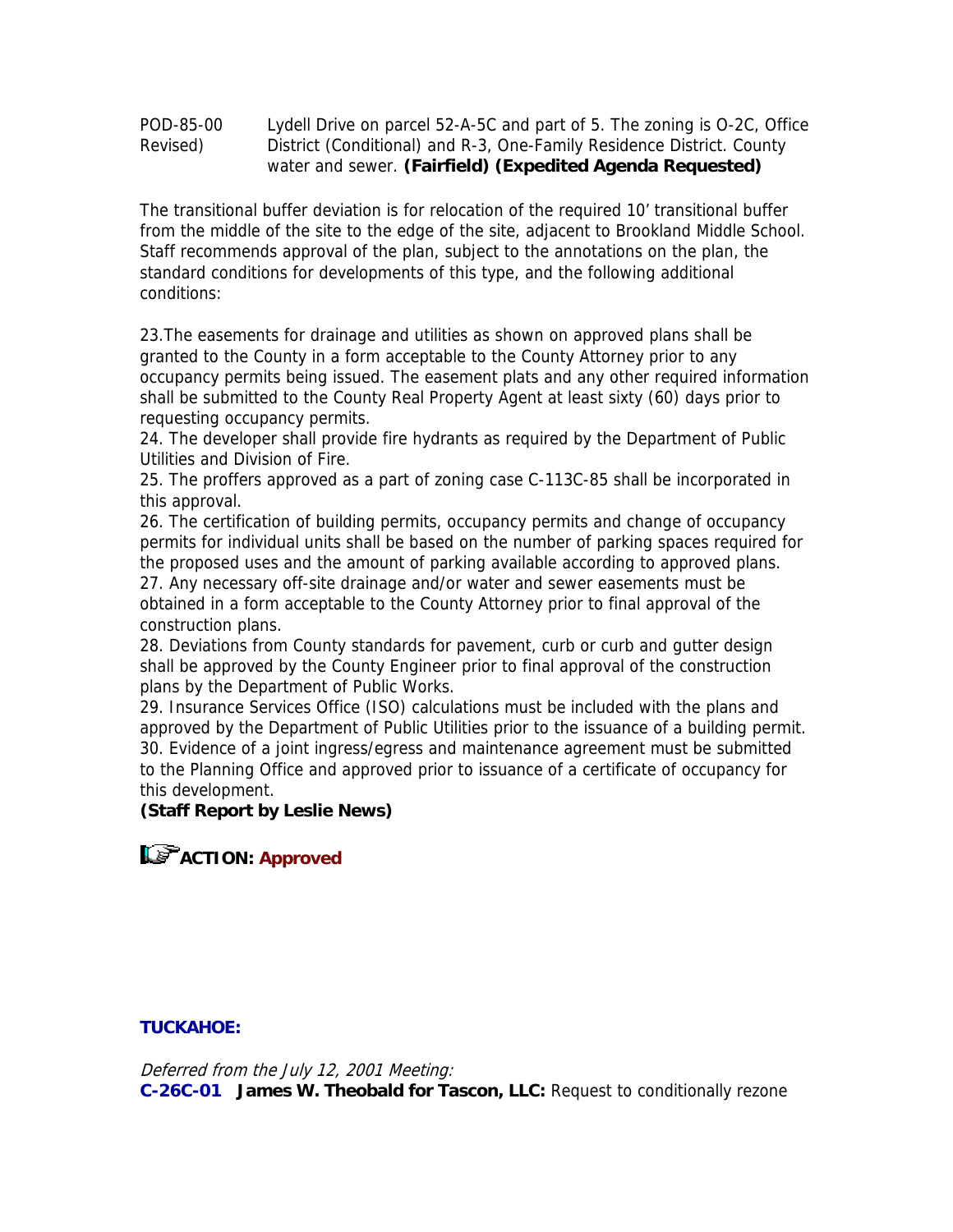from A-1 Agricultural District to RTHC Residential Townhouse District (Conditional), Parcels 67-A-2A and 66-A-11J, containing 11.2 acres, located at the southwest intersection of Ridgefield Parkway and Pump Road. Condominiums for sale are proposed. The applicant has proffered that there shall be no more than 54 units developed on the property. The Land Use Plan recommends Suburban Residential 1, 1.0 to 2.4 units net density per acre. **Staff – Mark Bittner**

# **ACTION: Approved**

**C-45-01 James W. Theobald for Tascon Group, Inc.:** Request to rezone from B-3 Business District to R-5 General Residence District, part of Parcel 65-A-7, containing 0.615 acre, located at the southwest corner of Gayton Road and Gayton Centre Drive. Owner-occupied condominiums are proposed. The R-5 District allows a density up to 14.52 units per acre. The Land Use Plan recommends Multi-Family Residential, 6.8 to 19.8 units net density per acre. **Staff – Tom Coleman**

# **ACTION: Approved**

## **VARINA:**

### Deferred from the July 12, 2001 Meeting

**C-37C-01 Robert Stout for The Dakota Group, Ltd.:** Request to conditionally rezone from A-1 Agricultural District to R-3C One Family Residence District (Conditional), Parcel 192-A-20, containing 8.254 acres, located on the west line of Midview Road approximately 70 feet south of Habersham Drive and on the north property line of Varina Station Subdivision. Single family residential development is proposed. The applicant proposes no more than twenty (20) lots. he Land Use Plan recommends Suburban Residential 1, 1.0 to 2.4 units net density per acre. **Staff – Lee Householder** 

**ACTION: Deferred to September 13, 2001**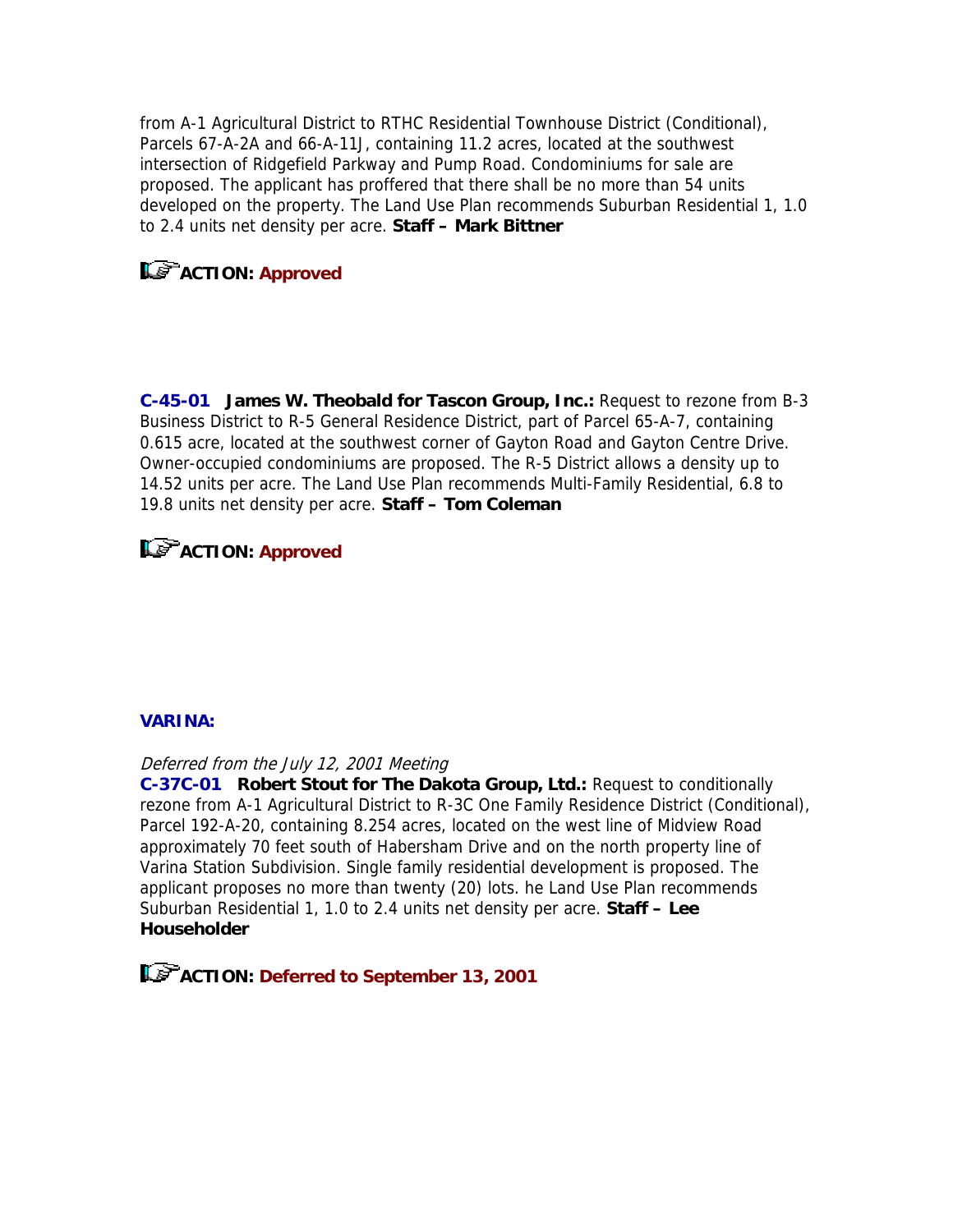### **BROOKLAND:**

**C-46C-01 W. Gerald Yagen:** Request to conditionally rezone from R-3 One Family Residence District and O-2 Office District to O-3C Office District (Conditional), Parcels 60-A-74 and 61-A-36, containing approximately 3.9 acres, located on the north line of E. Parham Road approximately 240 feet east of Hermitage High Boulevard and Prince Henry Drive and approximately 130 feet west of Dixon Powers Drive. Office development is proposed. The use will be controlled by zoning ordinance regulations and proffered conditions. The Land Use Plan recommends Office and Environmental Protection Area. **Staff – Lee Householder** 

**ACTION: Deferred to September 13, 2001**

**C-47C-01 Atack Properties:** Request to conditionally rezone from A-1 Agricultural District and O/SC Office/Service District (Conditional) to R-5C General Residence District (Conditional) and RTHC Residential Townhouse District (Conditional), part of Parcel 12- A-4B, Parcel 12-A-5, and part of Parcel 21-A-2, containing 33.719 acres, located on the north line of Hunton Park Boulevard approximately 700 feet northeast of Staples Mill Road (State Route 33). Apartments and townhouses are proposed. The R-5 District allows a density up to 14.52 units per acre. The RTH District allows a density up to 9 units per acre. The Land Use Plan recommends Office/Service and Environmental Protection Area. **Staff – Mark Bittner** 

**ACTION: Deferred to September 13, 2001**

**C-48C-01 Atack Properties:** Request to conditionally rezone from RTHC Residential Townhouse District (Conditional) and O/SC Office/Service District (Conditional) to R-5AC General Residence District (Conditional), part of Parcels 13-A-24 and 21-A-5, containing 23.088 acres, located along the northwest line of Mill Road between Interstate 295 and Long Meadow Drive. A residential subdivision for older persons is proposed. The minimum lot size allowed in the R-5A District is 5,625 square feet. The Land Use Plan recommends Urban Residential, 3.4 to 6.8 units net density per acre, and Office/Service. **Staff – Mark Bittner**

**ACTION: Deferred to September 13, 2001**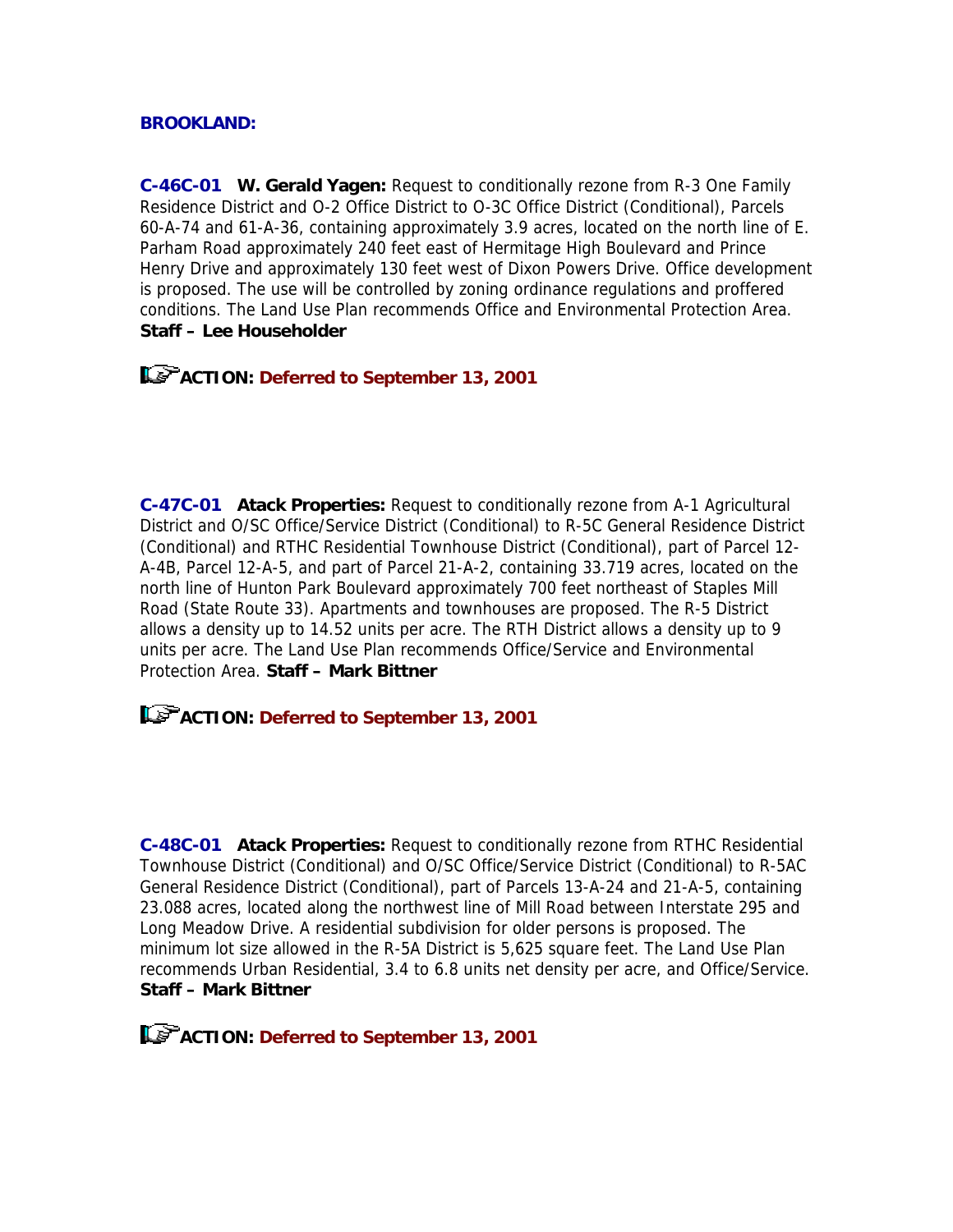### **FAIRFIELD:**

#### Deferred from the May 10, 2001 Meeting:

**C-11C-01 James W. Theobald for Daniel Corporation:** Request to conditionally rezone from R-2 One Family Residence District, O-2C Office District (Conditional), O/SC Office/Service District (Conditional), and PMD Planned Industrial District to R-5C General Residence District (Conditional), O-2C Office District (Conditional), and M-1C Light Industrial District (Conditional), Parcels 53-A-69, 71, 74B, 75-79, 81-84, and 87, containing 59.48 acres, located on the north line of Parham Road at St. Charles Road and on the east line of Scott Road approximately 450 feet south of Level Green Lane (private.). A mixed-use development including multi-family, light industrial and office uses are proposed. The R-5 District allows a maximum density of 14.5 units per acre. The nonresidential uses will be controlled by zoning ordinance regulations and proffered conditions. The Land Use Plan recommends Suburban Residential 1, 1.0 to 2.4 units net density per acre, Office and Office/Service. **Staff – Jo Ann Hunter Deferral Requested to September 13, 2001** 

**ACTION: Deferred to September 13, 2001**

#### Deferred from the July 12, 2001 Meeting

**C-40C-01 John J. Hanky, III for The JJH Corporation:** Request to conditionally rezone from A-1 Agricultural District to RTHC Residential Townhouse District (Conditional), Parcels 32-A-15 and 16, containing 4.009 acres, located on the north line of Mountain Road approximately 780 feet east of the intersection of Woodman and Mountain Roads (on the east property line of the Mountain Laurel Subdivision), and the south line of Interstate 295 approximately 150 feet east of the Woodman Road Interchange. Residential townhouses are proposed. The applicant proposes no more than thirty (30) units. The Land Use Plan recommends Urban Residential, 3.4 to 6.8 units net density per acre. **Staff – Lee Householder** 

## **LS** ACTION: Approved

### **THREE CHOPT:**

None.